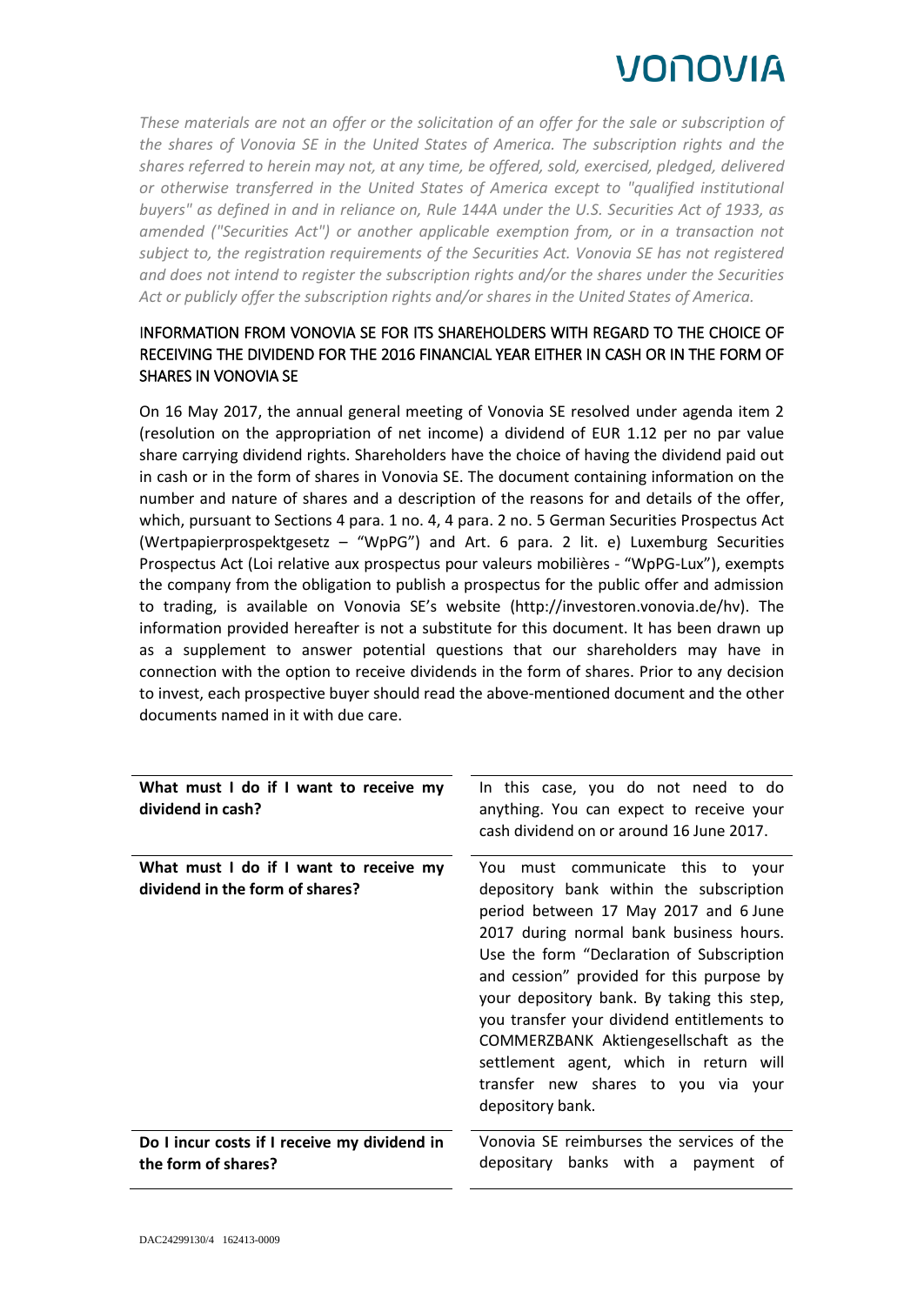| Where and when can I obtain the form<br>and where must I submit it?                                                                                                                                                                                                                                                                                                       | EUR 0.60 per depository client and an<br>additional EUR 3.00 per depository client<br>who opted for the dividend. Nevertheless,<br>the selection of the dividend in new shares<br>may also result in depositary bank charges.<br>Please consult your depository bank on this<br>aspect. You will not be charged fees for this<br>by Vonovia SE. For the settlement of<br>subscription rights COMMERZBANK, in its<br>function as settlement agent, does not<br>charge an additional commission to the<br>shareholders who elect the share dividend.<br>You can obtain the form from your<br>depository bank from the start of the<br>subscription period (17 May 2017), and<br>must return it to your depository bank in<br>accordance with its instruction.                                                                                                                                                                                                                                                                                                                                            |
|---------------------------------------------------------------------------------------------------------------------------------------------------------------------------------------------------------------------------------------------------------------------------------------------------------------------------------------------------------------------------|--------------------------------------------------------------------------------------------------------------------------------------------------------------------------------------------------------------------------------------------------------------------------------------------------------------------------------------------------------------------------------------------------------------------------------------------------------------------------------------------------------------------------------------------------------------------------------------------------------------------------------------------------------------------------------------------------------------------------------------------------------------------------------------------------------------------------------------------------------------------------------------------------------------------------------------------------------------------------------------------------------------------------------------------------------------------------------------------------------|
| Can I sell my shares during the period<br>commencing on the first day of the<br>subscription period and ending on the<br>payment date, i.e. between 17 May 2017<br>and 16 June 2017? If I do, who guarantees<br>that I receive the dividends in cash or, if I<br>so choose, the new shares for the shares<br>that were booked in my securities account<br>on 16 May 2017? | Yes, you are able to sell your shares during<br>that period. The existing shares are listed<br>"ex<br>dividend"<br>and<br>hence<br>also<br>ex"<br>subscription rights" on the stock exchanges<br>from 17 May 2017 onwards. From this date,<br>any sales of shares over the stock exchange<br>were without dividend entitlements or<br>The<br>subscription<br>rights.<br>dividend<br>entitlements<br>the<br>and<br>associated<br>subscription rights from the Company's<br>shares have been booked to the depository<br>banks automatically with record date as of<br>the evening of 18 May 2017 with an<br>international<br>identification<br>securities<br>number (ISIN) ISIN DE000A2E38R2 that<br>differs from the share ISIN. If you sold your<br>share on 17 May or 18 May 2017, your<br>share was still in your securities account at<br>the record date so that your dividend<br>claims have been booked to your account.<br>Therefore, after settlement of the trade,<br>the dividend entitlements and subscription<br>rights remained on your securities account<br>under their separate ISIN. |
| By when must I decide whether I want to<br>receive my dividend in cash or in the form<br>of shares?                                                                                                                                                                                                                                                                       | At the latest by 6 June 2017, by the end of<br>your depository bank's normal business<br>hours                                                                                                                                                                                                                                                                                                                                                                                                                                                                                                                                                                                                                                                                                                                                                                                                                                                                                                                                                                                                         |
| Can I change my decision once it is made?                                                                                                                                                                                                                                                                                                                                 | No, the choice made with regard to the<br>dividend is final.                                                                                                                                                                                                                                                                                                                                                                                                                                                                                                                                                                                                                                                                                                                                                                                                                                                                                                                                                                                                                                           |
| How many dividend entitlements must I<br>"exchange" for one new share?                                                                                                                                                                                                                                                                                                    | The exchange ratio of the dividend and new<br>shares is 30.5 : 1.                                                                                                                                                                                                                                                                                                                                                                                                                                                                                                                                                                                                                                                                                                                                                                                                                                                                                                                                                                                                                                      |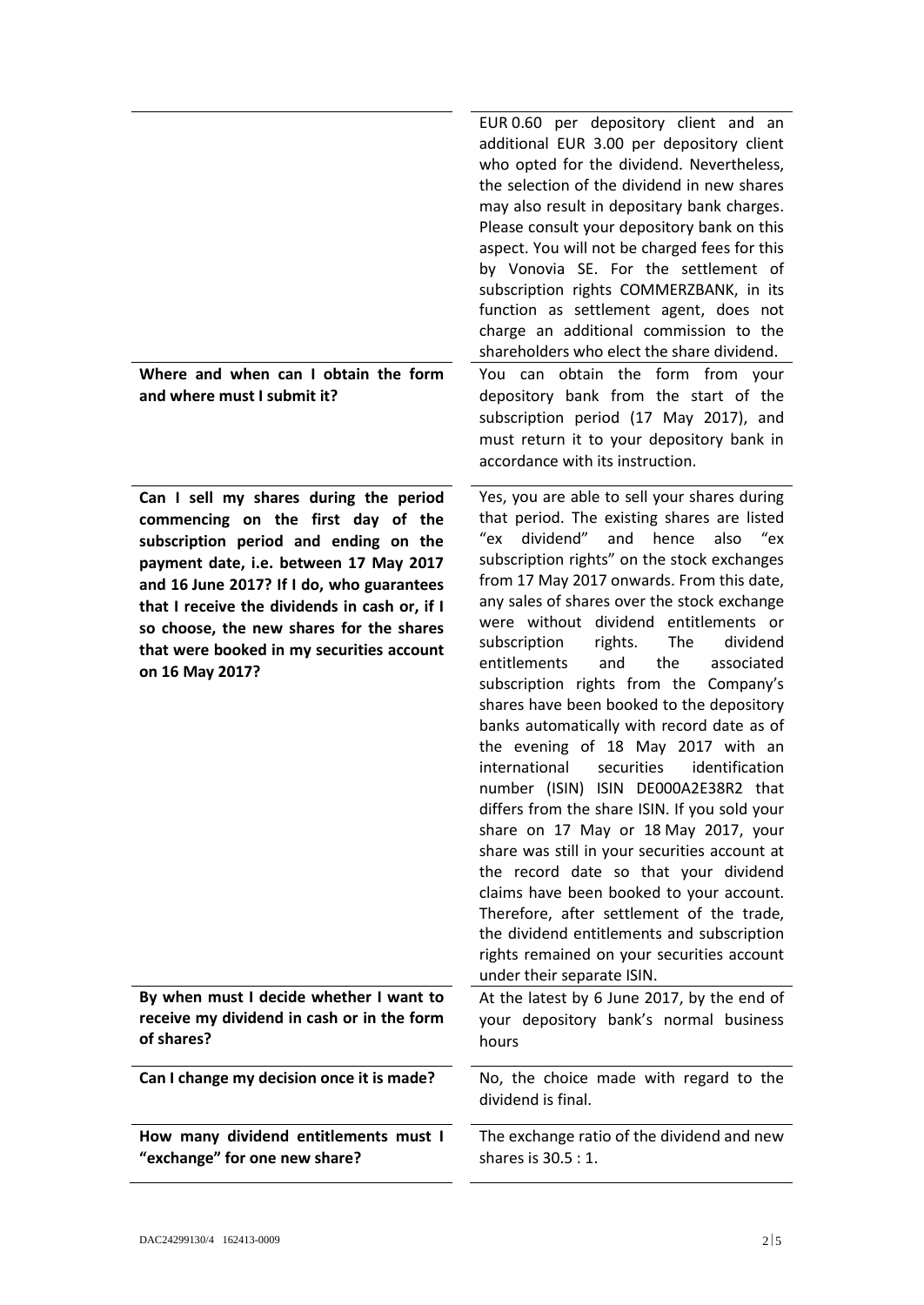The subscription price is EUR 34.16.

The subscription price is the result in EUR of dividing the reference price (see below) by EUR 1.12 (planned cash dividend), less a discount of 3.0%, then rounded down to one decimal place and multiplied by EUR 1.12 (the "subscription price"). The reference price is the volume-weighted average price of Vonovia SE shares in EUR in the XETRA trading system on the Frankfurt stock exchange on the last trading day before the date on which the subscription price is set (the "reference price"). The day for fixing the reference price was 1 June 2017. The subscription price is EUR 34.16; the subscription price has been set on 2 June 2017. As the subscription price is EUR 34.16 you can choose to purchase one new share instead of receiving the cash dividend from 31 shares (the total value of these dividend entitlements is EUR 34.72) and will also receive a cash dividend of EUR 0.56.

Calculation:

Reference price: EUR 35.29

Calculation: Result of dividing EUR 35.29 by 1.12:

31.513, less 3.0%, equals 30.567, rounded down to one decimal place: 30.5, multiplied by EUR 1.12.

This leads to: subscription price: EUR 34.16

Subscription ratio: 30.5 : 1, i.e., one new share can be purchased for 30.5 old shares (and dividend entitlements as non-cash contributions).

Residual balance: If a shareholder transfers dividend entitlements from 31 shares, he/she transfers 0.5 dividend entitlements too many.

0.5 dividend entitlements are equal to EUR 0.56 (0.5 x EUR 1.12 = EUR 0.56). This amount shall be paid out to the shareholder in cash. The shareholder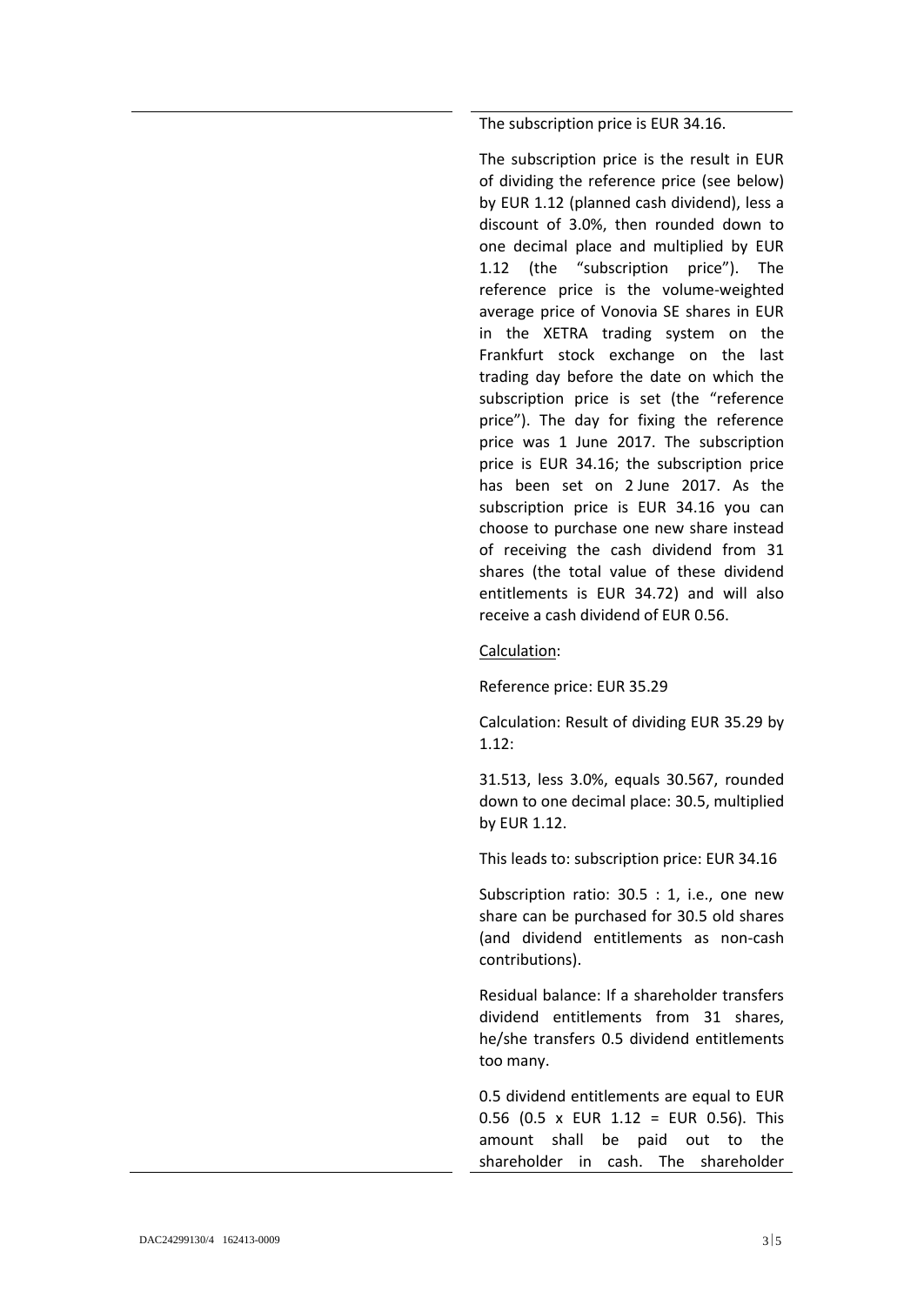|                                                                        | therefore receives one new share and<br>EUR 0.56 in cash in exchange for 31<br>dividend entitlements.                                                                                                                                                                                                                                                                                                                                                                                                                                        |
|------------------------------------------------------------------------|----------------------------------------------------------------------------------------------------------------------------------------------------------------------------------------------------------------------------------------------------------------------------------------------------------------------------------------------------------------------------------------------------------------------------------------------------------------------------------------------------------------------------------------------|
|                                                                        | At http://investoren.vonovia.de/hv you can<br>find a dividend calculator, which you can<br>use for individual calculations.                                                                                                                                                                                                                                                                                                                                                                                                                  |
| When and where will I find out how many<br>new shares I will receive?  | The subscription price has been published<br>four days before the subscription period<br>expires, i.e. on Friday, 2 June 2017, at<br>around 3 p.m. CEST, in the German Federal<br>Gazette and on the Vonovia SE website,<br>http://investoren.vonovia.de/hv.                                                                                                                                                                                                                                                                                 |
| What dividend entitlement will the new<br>shares carry?                | The new shares will carry full dividend<br>entitlements for the 2017 financial year. No<br>difference will be made between new and<br>existing shares.                                                                                                                                                                                                                                                                                                                                                                                       |
| From what date can I opt for new shares<br>instead of a cash dividend? | The subscription period started on 17 May<br>2017.                                                                                                                                                                                                                                                                                                                                                                                                                                                                                           |
| Must I make the choice uniformly for all<br>my shares?                 | No, you do not need to make the choice<br>uniformly for all your shares (even if they<br>are held on a single securities account). You<br>are free to choose to receive the dividend<br>in cash or in shares for each share<br>separately.                                                                                                                                                                                                                                                                                                   |
| When will I receive the new shares?                                    | Due to the technical handling process, you<br>will probably receive the new shares on<br>21 June 2017. You should receive the<br>residual balance in cash on 16 June 2017.                                                                                                                                                                                                                                                                                                                                                                   |
| Will the new shares be admitted for<br>trading on the stock exchange?  | Yes. Admission of the new shares to the<br>regulated market for trading on the<br>Frankfurt am Main and Luxembourg stock<br>exchanges, as well as to the regulated<br>market subsection with additional post-<br>admission obligations (Prime Standard) on<br>the Frankfurt stock exchange, is expected<br>to take place on 19 June 2017. The new<br>shares are expected to be listed on the<br>regulated markets of the above stock<br>exchanges on 21 June 2017, when the new<br>shares are included in the listing of existing<br>shares. |
| How will my new shares be treated for tax<br>purposes?                 | The following statement does not claim to<br>provide all the necessary information and<br>is no substitute for consultation with a tax                                                                                                                                                                                                                                                                                                                                                                                                       |